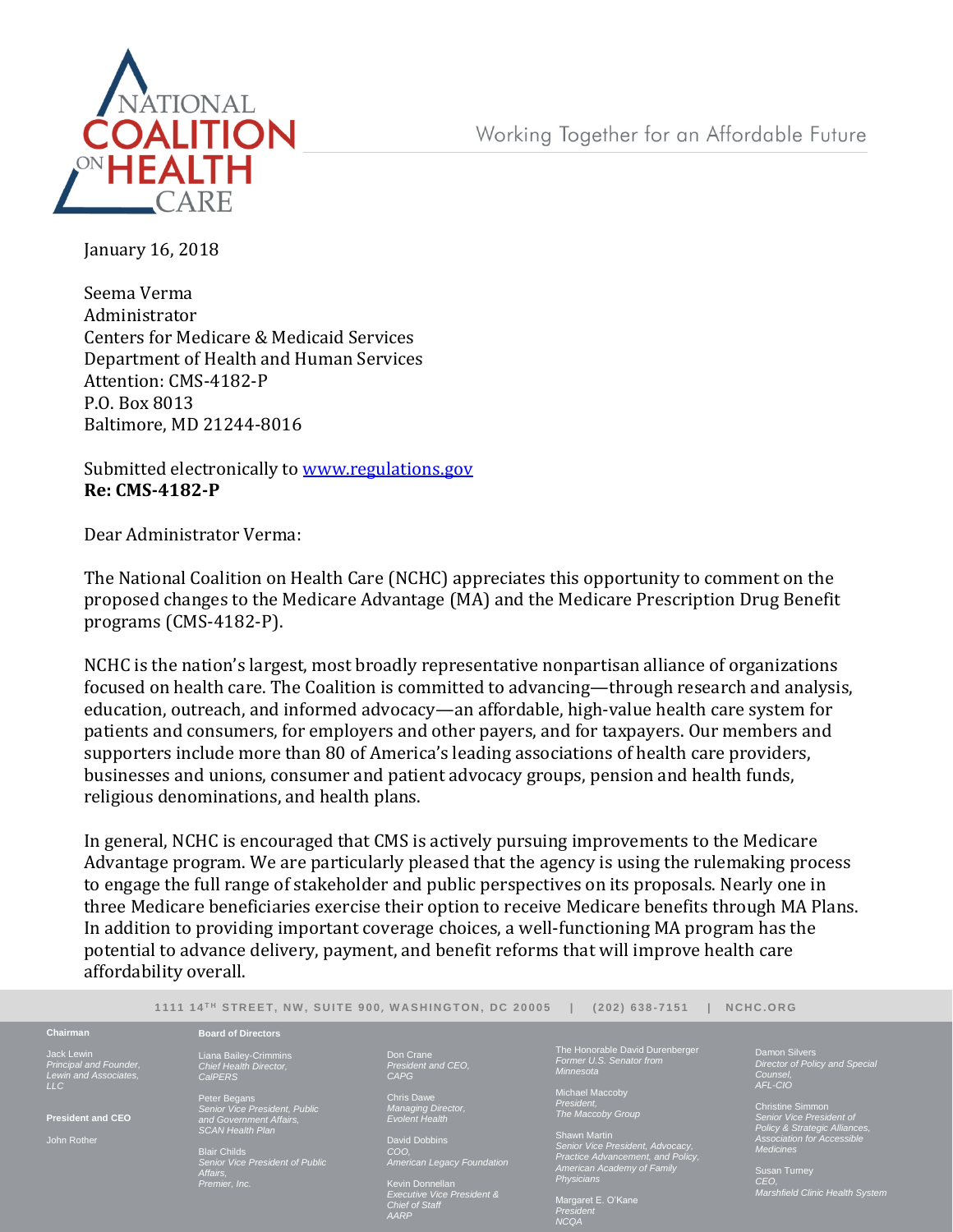Our specific comments on the proposed rule are detailed below.

## **Implementation of the Comprehensive Addiction and Recovery Act of 2016 (CARA)**

NCHC supports the provision of the Comprehensive Addiction and Recovery Act of 2016 that would limit opioid prescriptions to specific prescribers and pharmacies for at-risk beneficiaries. We are encouraged that CMS is promulgating regulations to implement these important provisions of law.

## **Flexibility in Medicare Advantage Uniformity Requirements (§422.100(d))**

Proposal: CMS has now determined that statute permits MA organizations to reduce cost sharing for certain covered benefits; offer tailored, health-related supplemental benefits; and offer lower deductibles for enrollees that meet specific medical criteria, provided that similarly situated enrollees (that is, all enrollees who meet the identified criteria) are treated the same. Reviews of plan designs could still serve to prevent cost-sharing from discriminating against high-cost beneficiaries. Also, CMS notes that the new flexibility would still prohibit an MA plan from denying, limiting, or conditioning the coverage or provision of a service or benefit based on health status-related factors.

Discussion: NCHC supports allowing plans to reduce cost-sharing for certain benefits, tailor supplemental benefits, and vary deductibles for patients with specific medical criteria. Experience with such value-based insurance design (VBID) in employer plans shows that it can increase use of high-value treatments and providers in ways that lower overall costs and disease burden over time.

Reduced cost-sharing for highly effective preventive services and chronic care therapies addresses financial barriers that can prevent people from getting needed care and improves adherence to high-value treatments. This in turn can prevent costly complications and yield net savings.

There is already substantial evidence on the powerful benefits of VBID:

- Private employers like Pitney Bowes have found significant savings through reduced cost-sharing for essential diabetes treatments.
- Oregon's Public Employees' Benefit Board and the Oregon Educators Benefit Board's extensive VBID program improved HEDIS scores, increased use of preventive services, and provided substantial savings.
- The U.S. Department of Health & Human Services prominently features VBID in its National Quality Strategy.
- The University of Michigan Center for Value-Based Insurance Design tracks case studies and more at [http://www.sph.umich.edu/vbidcenter.](http://www.sph.umich.edu/vbidcenter)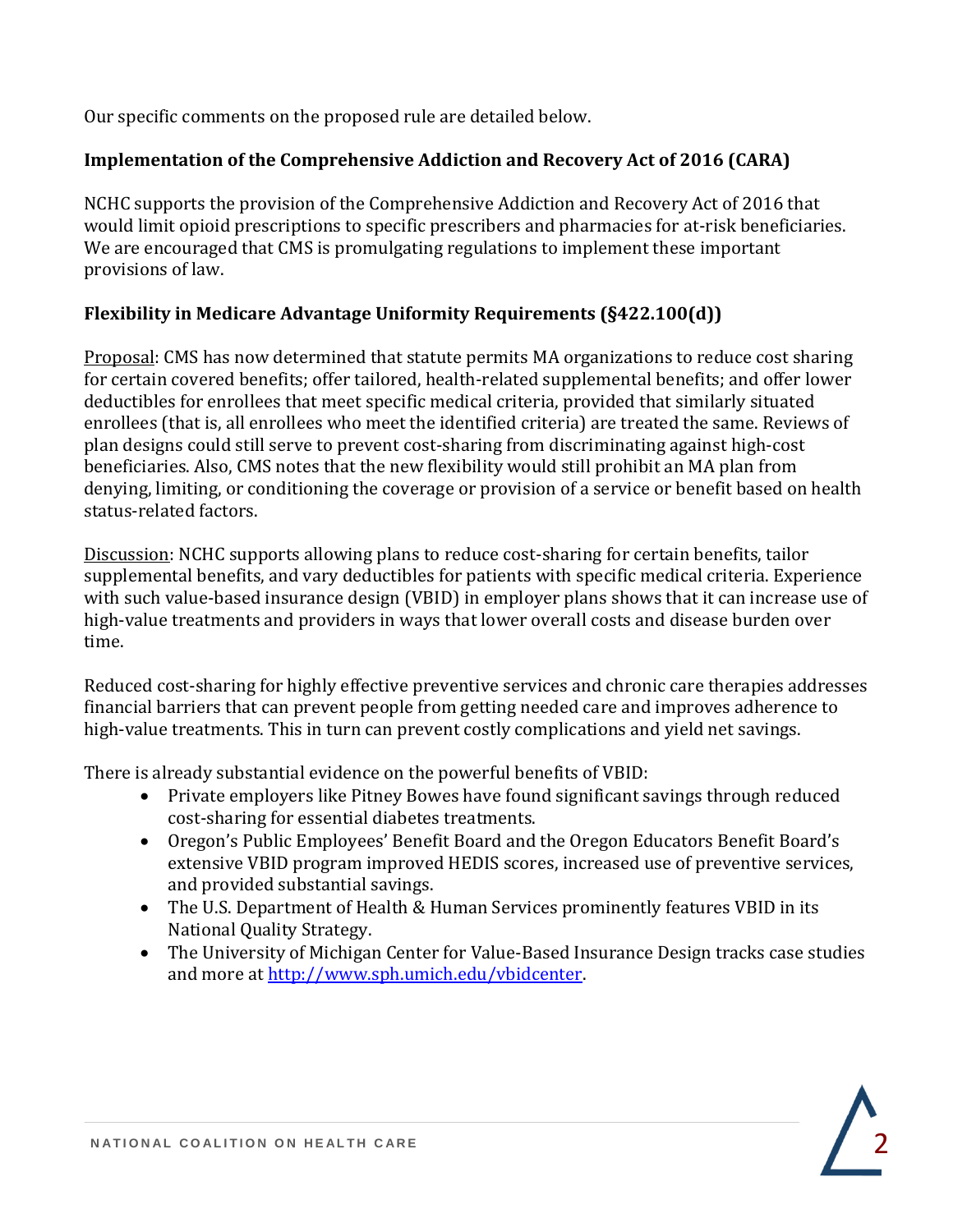This evidence provides more than a sufficient basis to incorporate VBID throughout the Medicare Advantage program even as the Medicare Advantage-specific VBID demonstration program progresses.

However, the proposed rule either lacks clarity or may not explicitly permit several important flexibilities, such as using relevant non-medical criteria (i.e. functional status, homelessness, income, living alone) to target tailored benefits, the ability to completely eliminate rather than reduce cost-sharing, and the ability to reduce cost-sharing for a subset of high-quality network providers.

Recommendation: We support the proposal and encourage CMS to finalize it. At the same time, CMS should provide additional clarification either in the final rule or in subsequent guidance. Specifically, NCHC encourages the agency to permit plan sponsors to

- Use non-medical factors as a criterion for a tailored benefits, such as living alone, low income status, or difficulties with ADLs or IADLs;
- Allow plans to eliminate the plan level deductible and cost-sharing (make \$0), not just reduce them to a non-zero level; and
- Reduce cost-sharing only for a subset of high-quality network providers, as long as all members with the specified medical conditions receive the same lower cost-sharing for using these providers.

Finally, even as CMS implements VBID approaches in MA, we note that Advanced APM models bear accountability for clinical outcomes and beneficiary costs – albeit in a different manner than MA plans. NCHC encourages you to explore the ways in which ACOs and provider organizations participating in the Medicare Shared Savings Program and CMMI demonstrations might apply the principles of VBID and flexible benefits reflected in this proposed rule.

# **Meaningful Differences in MA Bid Submission and Bid Review (§§422.254 and 422.256)**

Proposal: CMS proposes to eliminate the meaningful difference requirement for MA organizations (§§422.254(a)(4) and 422.256(b)(4) beginning in CY 2019.

Discussion: NCHC's member organizations have a broad range of positions with respect to meaningful difference requirements. However, NCHC does note that this proposal to add flexibility for plans could add complexity for beneficiaries. Currently, on average, beneficiaries have a choice of 21 MA plans. In 206 counties, beneficiaries chose among more than 30 plans for the 2018 plan year.<sup>1</sup>

 $\overline{\phantom{0}}$ <sup>1</sup> Jacobson, G, Damico, A., and Neuman, T. Medicare Advantage 2018 Data Spotlight: First Look. Available at: <https://www.kff.org/medicare/issue-brief/medicare-advantage-2018-data-spotlight-first-look/>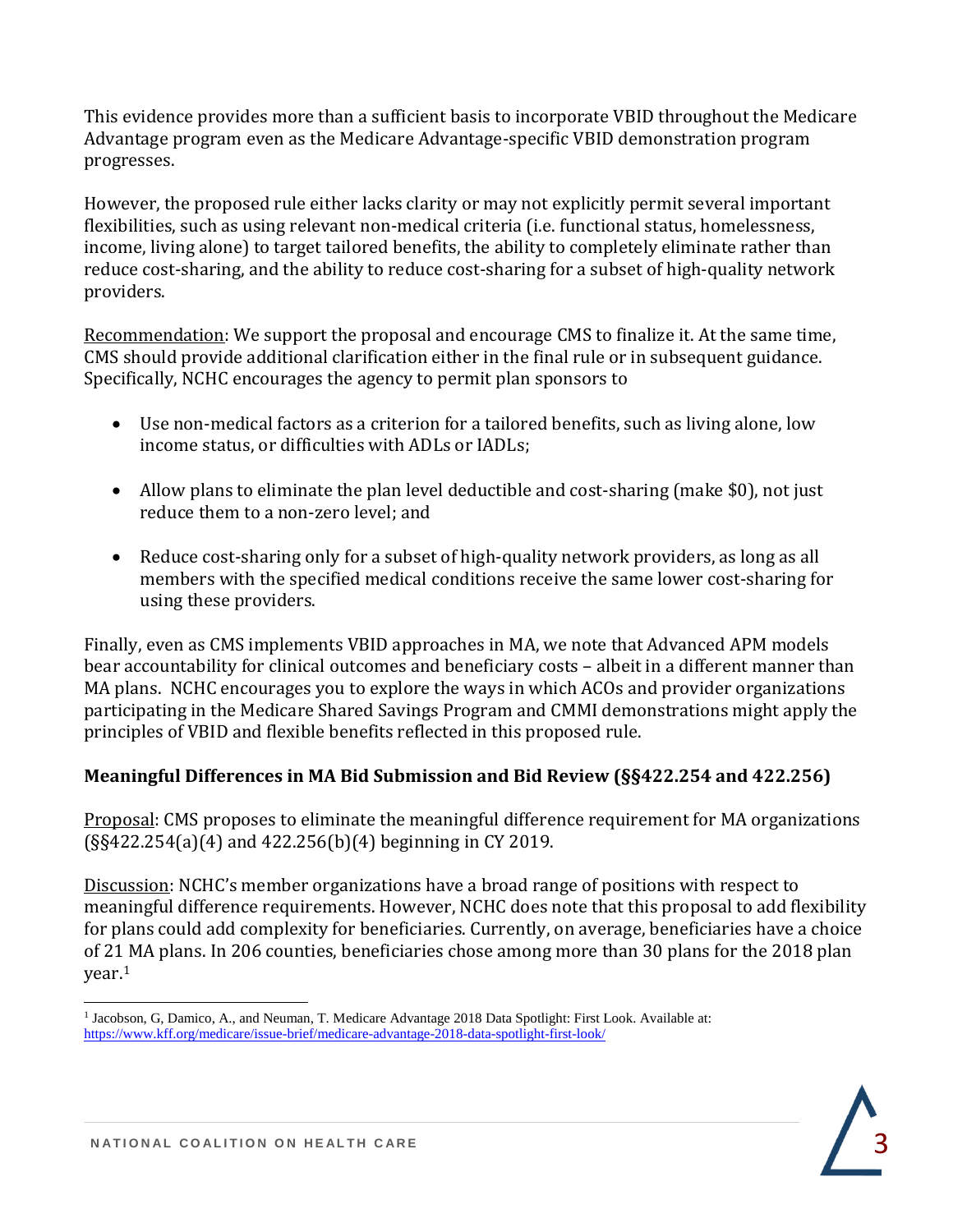In proposing these changes, CMS has expressed confidence that improvements in the Plan Finder, the only tool for plan comparison, will help beneficiaries to navigate the new complexities. We appreciate that CMS is developing Plan Finder enhancements. Beneficiary choice is meaningless if beneficiaries do not have the tools to reasonably exercise that choice.

Recommendation: In the event that CMS proceeds to implement this proposal, such implementation must be matched with an aggressive effort to ensure that beneficiaries have adequate tools to evaluate and compare their choices. The Annual Notice of Change (ANOC), where practicable, should be used to inform beneficiaries about providers' exits from a plan network, the plan formulary changes, and where utilization management tools will be newly applied. The Plan Finder should include information about provider networks, office visit and service copays, and coinsurances.

#### **Medical Loss Ratio**

Proposal: CMS proposes to allow anti-fraud activities and Medication Therapy Management (MTM) under the MLR standard for Medicare Part C/D plans.

Discussion: Both anti-fraud efforts and MTM programs help to improve quality, and should count, as other quality efforts already do. Fraud, for example, can include claims for needed care not delivered and the delivery of unnecessary care, both of which have potential to cause physical as well as financial harm to enrollees. MTM programs focus on appropriate drug utilization among patients with complex care needs, for whom inappropriate utilization can be common and especially problematic.

Recommendation: We support adding anti-fraud efforts and Medication Therapy Management (MTM) program costs to what counts as medical spending for the medical loss ratio.

## **Star Ratings after Consolidation of Contracts**

Proposal: CMS proposes a new set of rules for the calculation of Star Ratings for consolidated contracts. In most cases, the Star Ratings for the first and second years following the consolidation would be an enrollment-weighted mean of the scores at the measure level for all contracts (that is, consumed and surviving contracts). For the QBP rating for the first year following the consolidation, CMS proposes to use the enrollment-weighted mean of the QBP rating of the surviving and consumed contracts (which would be the overall or summary rating depending on the plan type) rather than averaging measure scores. In subsequent years after the consolidation, CMS would determine QBP status based on the consolidated entity's Star Ratings displayed on the Medicare Plan Finder (MPF).

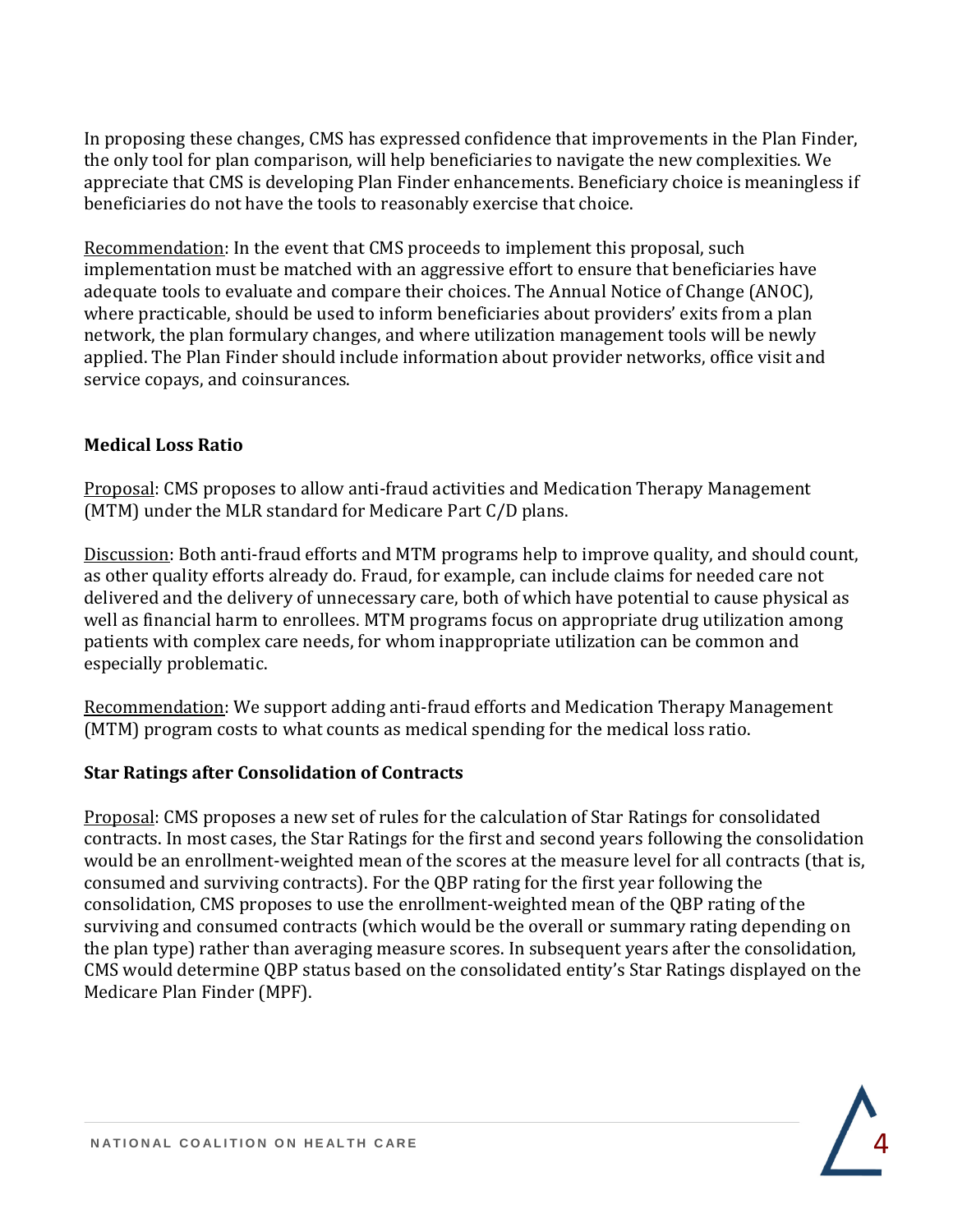Discussion: For Medicare Part C to deliver on its promise of competition and value, beneficiaries need an accurate and understandable sense of the quality of the choices available in the market. We, like the Medicare Payment Advisory Commission (MedPAC) and others, believe it is important to change current policy that lets plans apply a higher rating from a remaining contract to lowerrated plans in other states when issuers consolidate contracts.

We believe CMS' proposal in this regard is a constructive improvement compared to the status quo. However, it appears insufficient to fully assure quality transparency and choice of plans. MedPAC elaborated on this insufficiency in its recent response to this NPRM:

"The averaging method would only give an accurate picture of quality in a given geographic area if the two or more contracts involved in a given consolidation shared exactly the same service area.

In the current cycle of contract consolidations (the end of 2017), there were 17 contract consolidations in which a contract below 4 stars was consumed by a contract at or above 4 stars. In only one of the cases was there any overlap of service areas."

Hence, even with the proposed use of enrollment-weighted averages of scores among consolidating plans, some lower-rated parts of consolidated contracts would receive higher scores than they have earned.

Recommendation: We urge CMS to finalize the existing proposal while continuing to consider additional options.

## **Expedited Substitutions of Certain Generics and Other Midyear Formulary Changes (§§423.100, 423.120, and 423.128)**

Proposal: CMS proposes to revise regulations to permit Part D sponsors to immediately remove or change the preferred or tiered cost-sharing of brand name drugs when the sponsor replaces the brand drug with (or adds to their formularies) therapeutically-equivalent newly-approved generics. CMS would permit these substitutions and changes to occur at any time without advance approval.

Discussion: NCHC believes that enhanced competition from generic drugs is a powerful tool to restrain costs and improve affordability. We greatly appreciate the additional formulary flexibility that CMS proposes to offer Part D sponsors.

Recommendation: NCHC supports CMS' proposal to permit midyear changes and to allow them to proceed without advance approval.

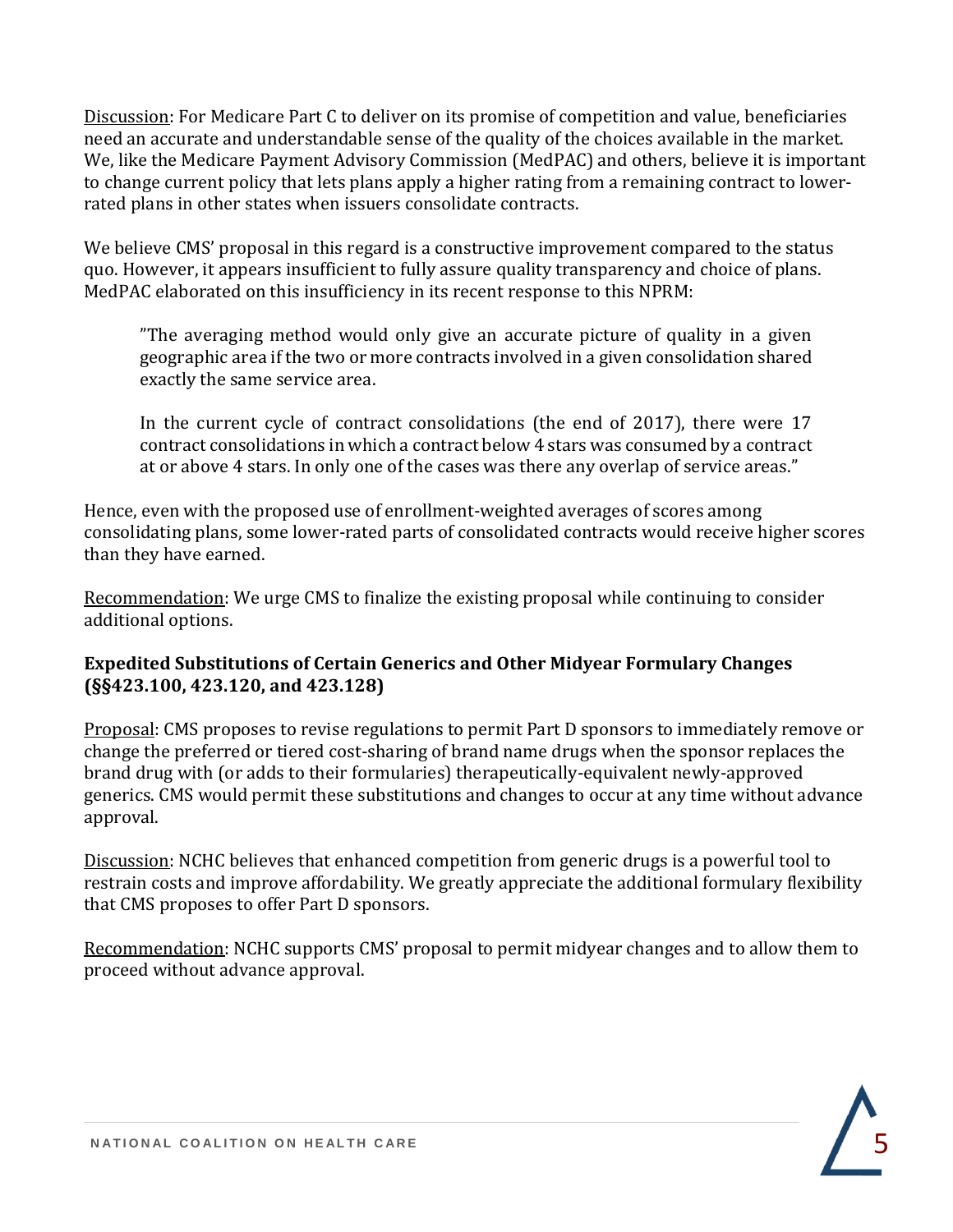### **Treatment of Follow-on Biological Products as Generics for Non-LIS Catastrophic and LIS Cost Sharing (423.4)**

Proposal: CMS proposes to revise the definition of generic drugs at §423.4 to include follow-on biological products approved under section 351(k) of the Public Health Service (PHS) Act solely for the purposes of non-LIS catastrophic and LIS cost-sharing.

Discussion: Currently, because biosimilar and interchangeable biological products do not meet CMS' definition of a generic drug, they are subject to the higher Part D maximum copayments for LIS beneficiaries and non-LIS enrollees in the catastrophic portion of the benefit. CMS' proposal would ensure that follow-on biological products will be more affordable for beneficiaries than more expensive reference biological products. It will thereby reduce costs to both Part D enrollees and the Part D program.

Recommendation: NCHC supports CMS' proposal and recommends finalizing as proposed.

#### **Price Concessions to Drug Prices at Point of Sale**

Request for Information: CMS is soliciting comment on requiring plan sponsors to provide a percentage of manufacturer rebates and pharmacy price concessions in the negotiated price at point of sale. Comments may inform future rulemaking.

Discussion: We are pleased to see CMS exploring ways to reduce cost barriers to needed prescription drugs in Medicare Part D and soliciting comment from the full range of stakeholders prior to proposing immediate regulatory change.

However, given the complex arrangements between and among plan sponsors, pharmacies, and manufacturers, careful consideration of the consequences of any possible change is needed. NCHC has identified at least three causes for concern with the contemplated policies.

1. *Cost-shifting, not cost-saving:* CMS' own analysis shows that reduced beneficiary burden at point of sale would generate increased costs elsewhere. Specifically, Table 10A indicates that point of sale manufacturer rebates would yield between \$9.2 billion and \$28.3 billion (a 4-11%increase) in beneficiary premium costs, and \$27.3 and \$82.1 billion in added cost to federal taxpayers (a 2-6% increase). According to Table 11, applying this requirement to pharmacy price concessions would similarly generate \$5.7 billion in added premium costs and \$16.6 billion in added taxpayer costs. In both cases, the added cost to beneficiaries and taxpayers combined exceed the reduction in out-of-pocket expenditures. This is not a costsaving policy, it is a cost-shifting policy—with negative consequences for premium affordability and the Federal Treasury.